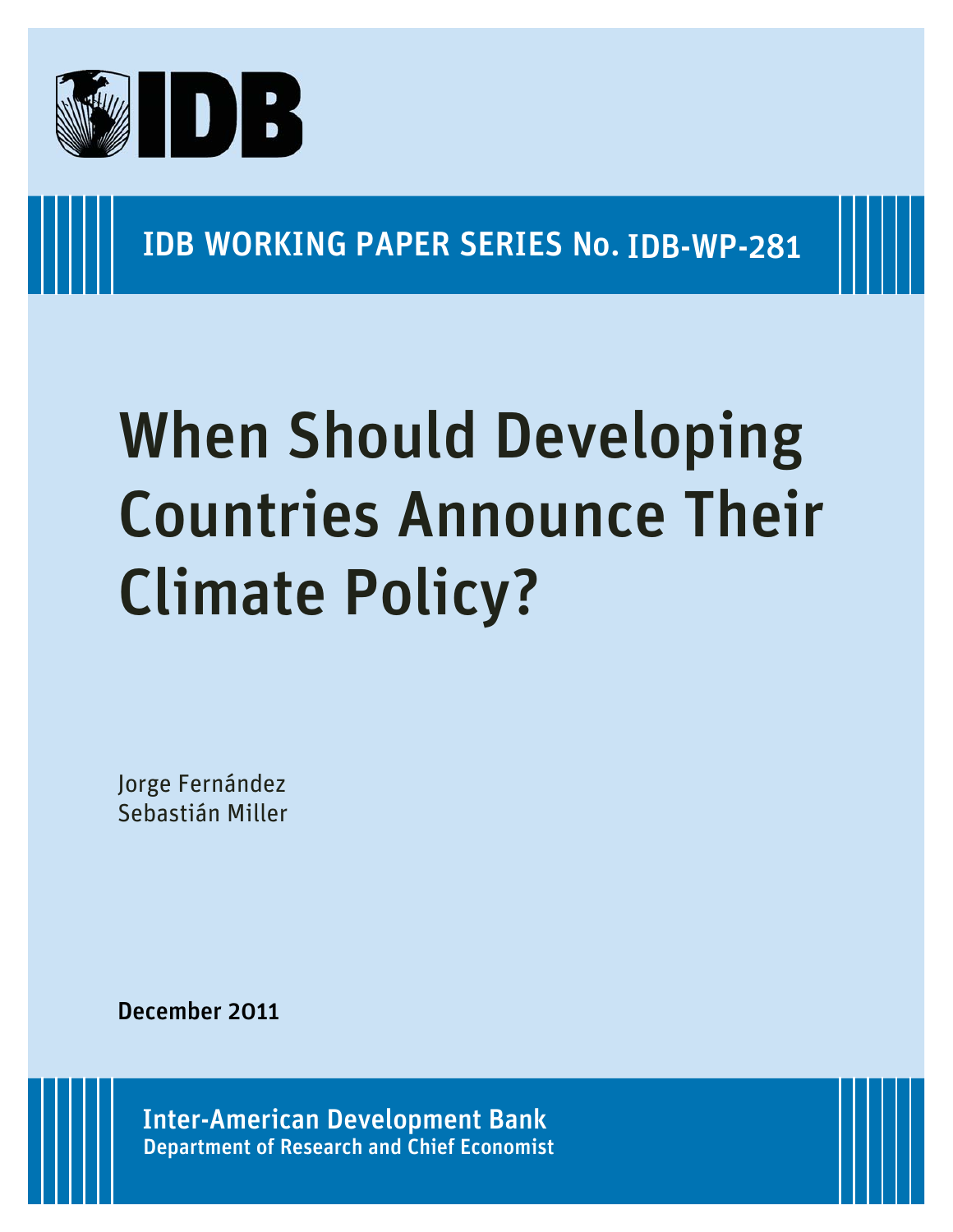## When Should Developing Countries Announce Their Climate Policy?

Jorge Fernández\* Sebastián Miller\*\*

\* Georgetown University \*\* Inter-American Development Bank

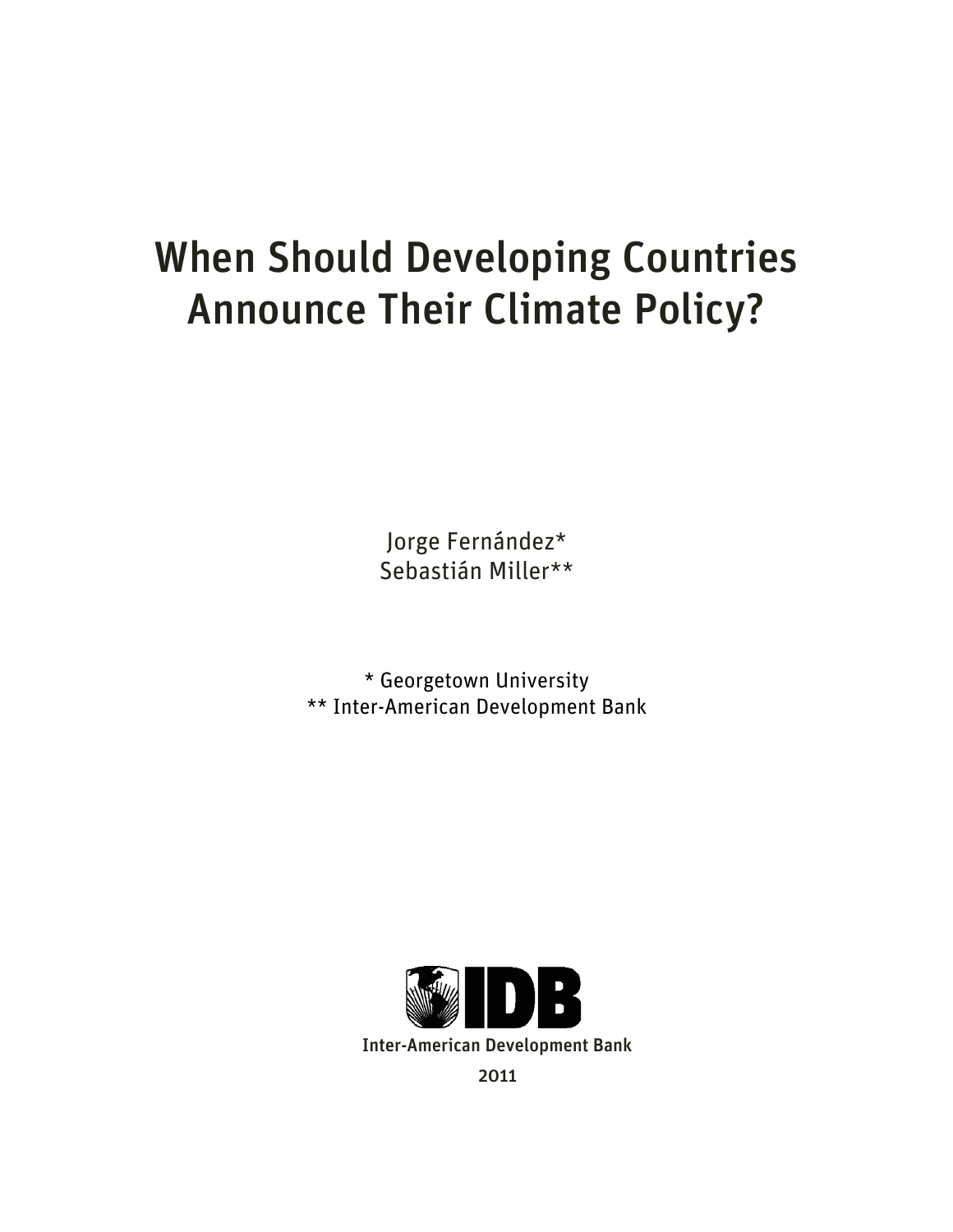Cataloging-in-Publication data provided by the Inter-American Development Bank Felipe Herrera Library

Fernández, Jorge.

When should developing countries announce their climate policy? / Jorge Fernández,

Sebastián Miller.

p. cm. (IDB working paper series ; 281)

Includes bibliographical references.

1. Greenhouse gas mitigation—Developing countries. 2. Environmental policy—Developing countries.

3. Climate change mitigation—Developing countries. 4. Environmental protection—Developing countries.

I. Miller, Sebastián. II. Inter-American Development Bank. Research Dept. III. Title. IV. Series.

http://www.iadb.org

Documents published in the IDB working paper series are of the highest academic and editorial quality. All have been peer reviewed by recognized experts in their field and professionally edited. The information and opinions presented in these publications are entirely those of the author(s), and no endorsement by the Inter-American Development Bank, its Board of Executive Directors, or the countries they represent is expressed or implied.

This paper may be freely reproduced.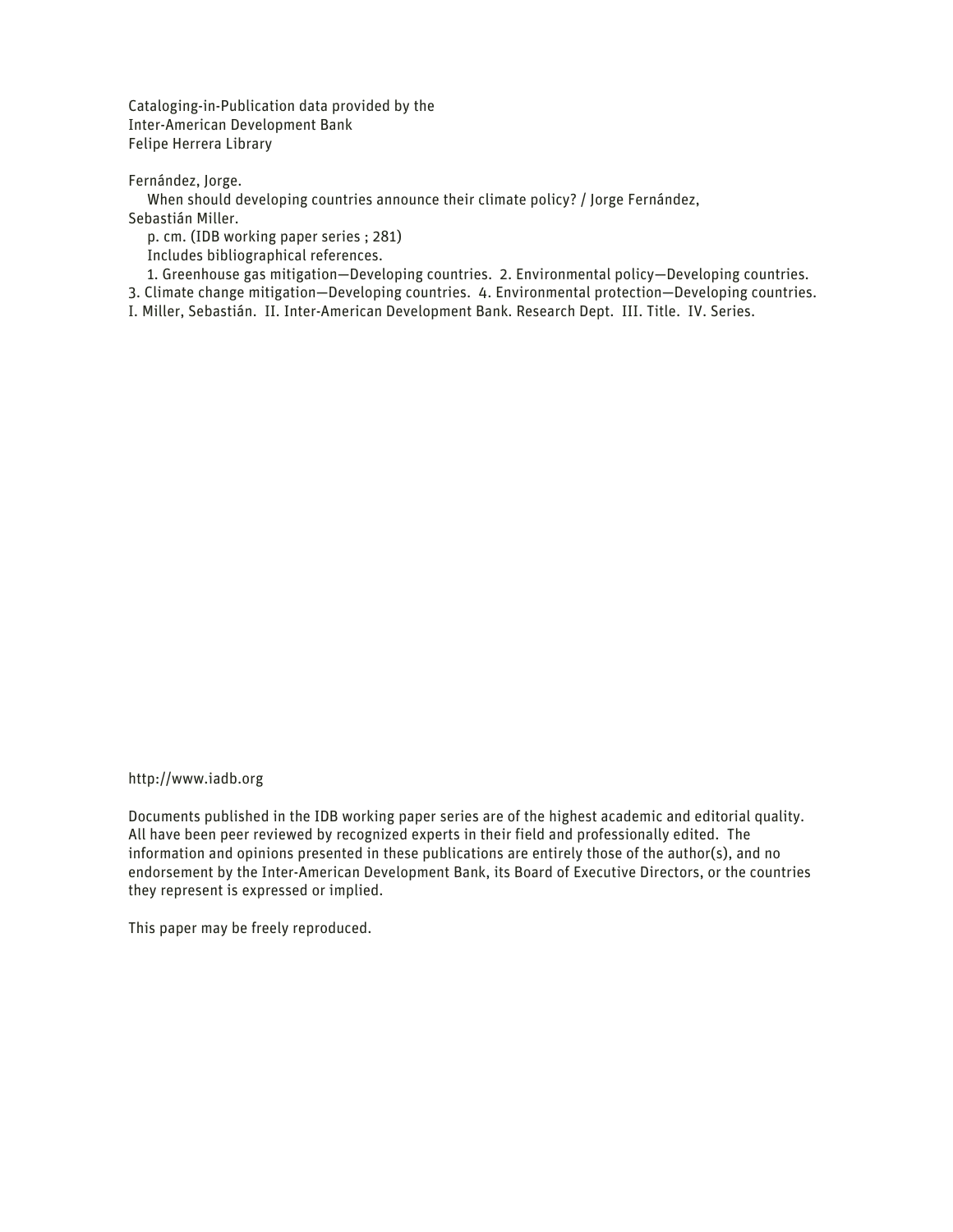#### Abstract

<sup>1</sup>This paper provides a rationale for developing countries to announce future credible commitments to reduce GHG emissions even if these are not to materialize in the short run, and for domestic reasons only. A simple framework is presented in which it is shown that it may be costly for an economy to transition from high to low emissions; and that, if climate policy eventually will be enacted, then it may be better for countries to commit earlier and therefore eliminate the uncertainty for the private sector to invest appropriately in clean technologies. In particular, conditions are shown under which the private investor prefers a pre-announced climate policy, and how this policy affects investment decisions and the deployment of clean technologies.

#### JEL classifications: Q54, D81, H23

Keywords: Climate change, Mitigation, Developing countries

<sup>1</sup> We appreciate helpful comments by IDB/RES seminar participants and an anonymous reviewer.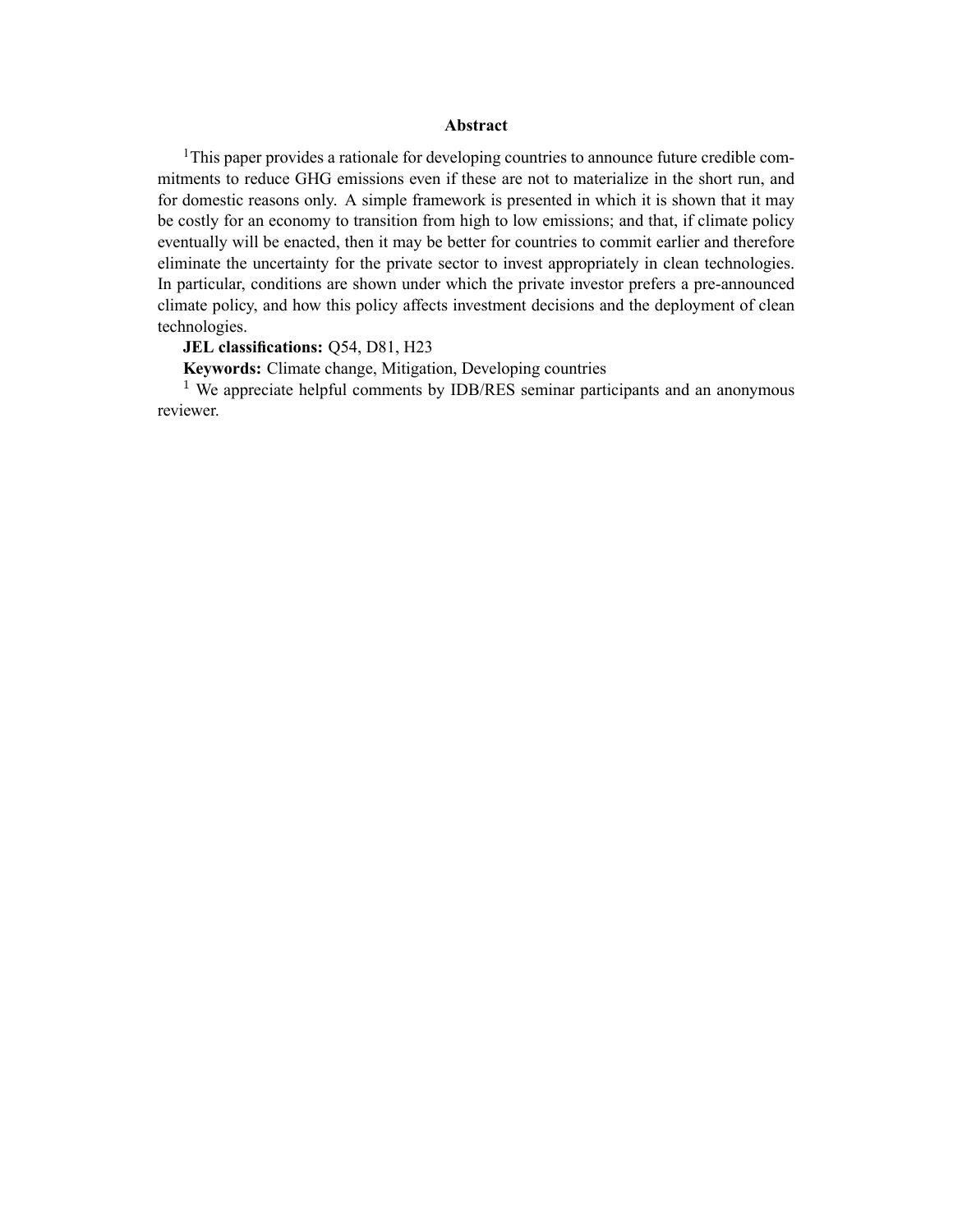#### 1 Introduction

According to the latest projections by climate models, in order to achieve the targets of stabilizing concentrations of Greenhouse Gases (GHGs) by 2050 at levels that do not lead to potential catastrophic outcomes it is necessary that both developed and developing countries achieve a reduction in emissions.<sup>2</sup> Even if developed countries cut their emissions to zero, this would not stabilize global concentrations of GHGs. Thus it is very likely that developing countries will have to participate sooner rather than later in terms of reducing their emissions, or at least moderate the rate of growth of their emissions. Developing countries therefore face the challenge of deciding when to participate in climate change mitigation actions.

We argue that even if developing countries do not plan to impose any restrictions on GHGs emissions in the short run, they could benefit from today announcing when they would be planning to commit to real reductions. The idea relies on the fact that countries will eventually have to reduce emissions (or limit their growth), and given that many infrastructure investments have a long life-span, eliminating the uncertainty of when the policies will come into effect will eliminate wasteful infrastructure spending (i.e., on old, "dirty" technologies).

To this end we present a simple framework in which a private investor chooses between dirty and clean technologies under uncertainty regarding future climate policy. We find conditions under which the investor will choose each type. We then compare with the case of announcing the future climate policy. We show conditions under which the investor would choose the latter regime. We also show how the timing of the announcement and other characteristics of the investor affects the choice of technology. One key finding is that announcing future climate policy will induce technological change faster than the announced date, reducing investment in dirty technologies.

This paper departs from the traditional analysis in several ways. First, our focus of analysis is the firm. We claim that under plausible assumptions, even a profit-maximizing risk-neutral investor would prefer enacting climate policy sooner than later. Our second departure is that, since we focus on developing countries, we are not interested in the development and deployment of new technologies, as do most of the papers reviewed below. We assume that developing countries are just adopters of technology, and therefore the timing of policy would not affect the development of new technology. Our third main difference is that in our analysis we focus on the transition path to a new equilibrium and not on the equilibrium per se. That is, we look at effects on the transition period towards a climate policy that we "know" will be adopted in the future. Therefore our focus is not on the steady state but rather on the path to the new steady state from the private investor's point of view.

The rest of the paper is organized as follows. The next section summarizes the existing liter- $2$ See, for example, Edmonds et al. (2007) and Calvin et al. (2009) for two examples.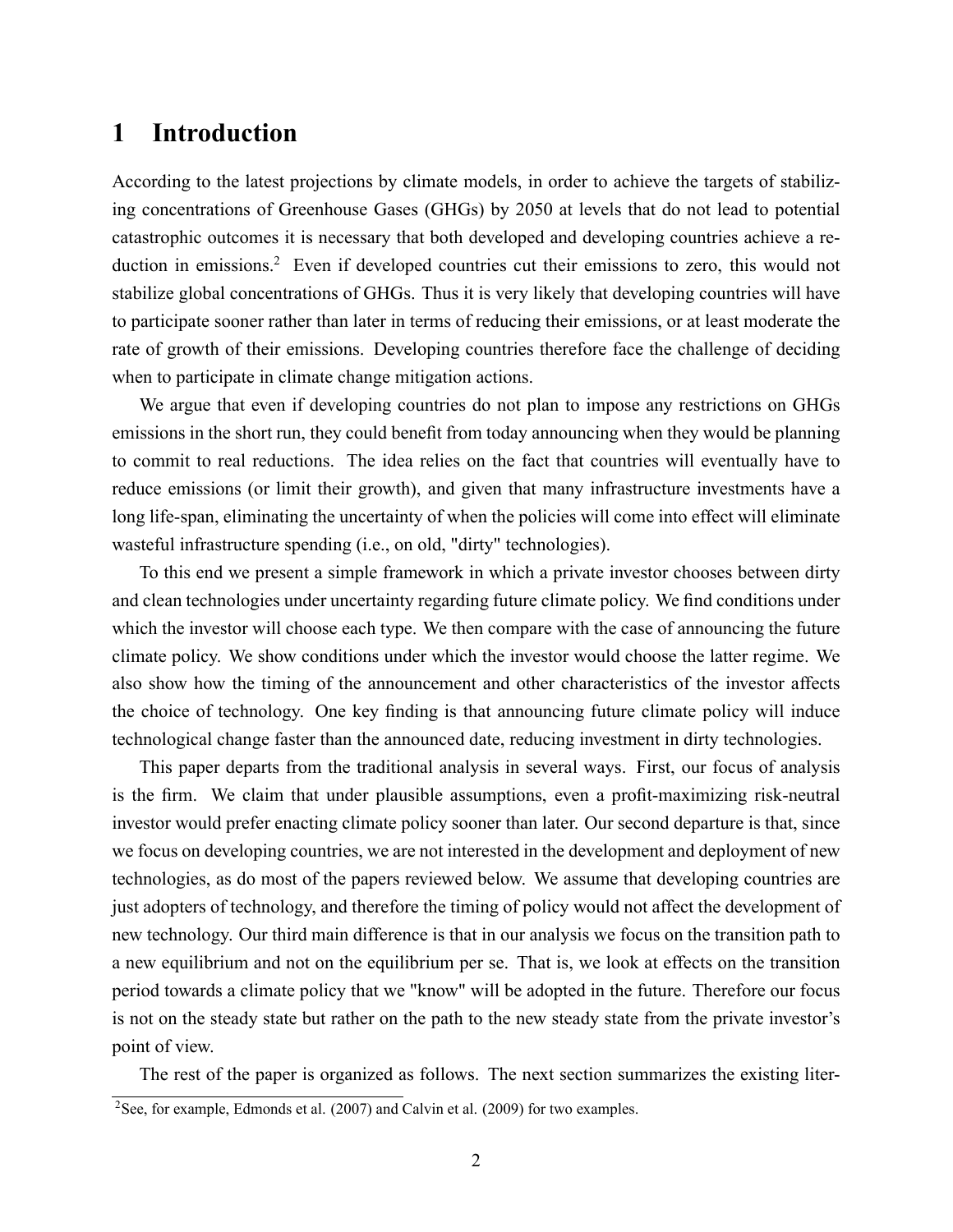ature of the topic. Section 3 presents our simple framework, while Sections 4 and 5 discuss our main results. Section 6 discusses several extensions, and Section 7 concludes.

#### 2 Literature Review

This paper belongs to the literature on delayed implementation of policies as well as climate policy. When to enact climate policy has been a topic of considerable debate, and the literature on the timing of climate policy has thus received many new contributions in the past few years. Several authors have argued that delaying climate policy adoption would be beneficial since there would be extra time to reduce uncertainty and verify whether the climate is in fact changing.<sup>3</sup> There would also be enough time to develop low-carbon technologies if the effects of climate change are as bad as some models predict. In the case of developing countries this would appear to be a dominating strategy as well. As Chisari and Galiani (2010) show, the optimal path for developing countries is probably to grow now and "clean up" later. The only reason for developing countries to adopt climate policy would be in lieu of some sort of international sanctions (such as carbon border tax adjustments) or given certain financial aid to adopt cleaner technologies.

Thus Goulder and Mattai (2000) find a lower time profile of optimal carbon taxes with induced technological change (ITC). When knowledge is gained through R&D investments, the presence of ITC justifies shifting some abatement from the present to the future. However, when knowledge is accumulated via learning-by-doing the impact on the timing of abatement is analytically ambiguous. In addition, Webster (2000) shows that, given the interaction between periods, a delay in policy might not be useful even if uncertainty is reduced due to the long-term effects of carbon emissions. Requate (2005) looks at the issue of timing and commitment and, comparing different second-best instruments, finds that committing to a menu of taxes dominates the other types. Golombek et al.  $(2010)$  look at the time consistency issue and find that subsidizing R&D technologies today would not create a time inconsistency problem with respect to future climate policy.

Finally, Gerlagh et al. (2009) look at the same issue but find that carbon taxes should be, if anything, initially higher to promote the development of new technologies.<sup>4</sup> Jaccard and Rivers (2007) examine delaying climate policy in the presence of heterogeneous capital stocks. They find

<sup>&</sup>lt;sup>3</sup>However Weitzman (2009) argues that if as a consequence of climate change the world faces so called catastrophic climate change and if the statistical process behind this event exhibits "fat-tails," then, even if these probabilities are low, the expected value of the negative outcome should overtake any possible cost of avoidance and thus delay of implementation would be welfare reducing. Nordhaus (2009), however, has challenged this analysis mainly on the grounds that Weitzman (2009) assumes that the cost of climate catastrophe is infinity, while under very high but bounded estimates, the expected costs of catastrophe are significantly reduced.

<sup>&</sup>lt;sup>4</sup>It must be noted, though, that climate-specific R&D subsidies are still preferred as a means to promote development and deployment of new (low-carbon) technologies.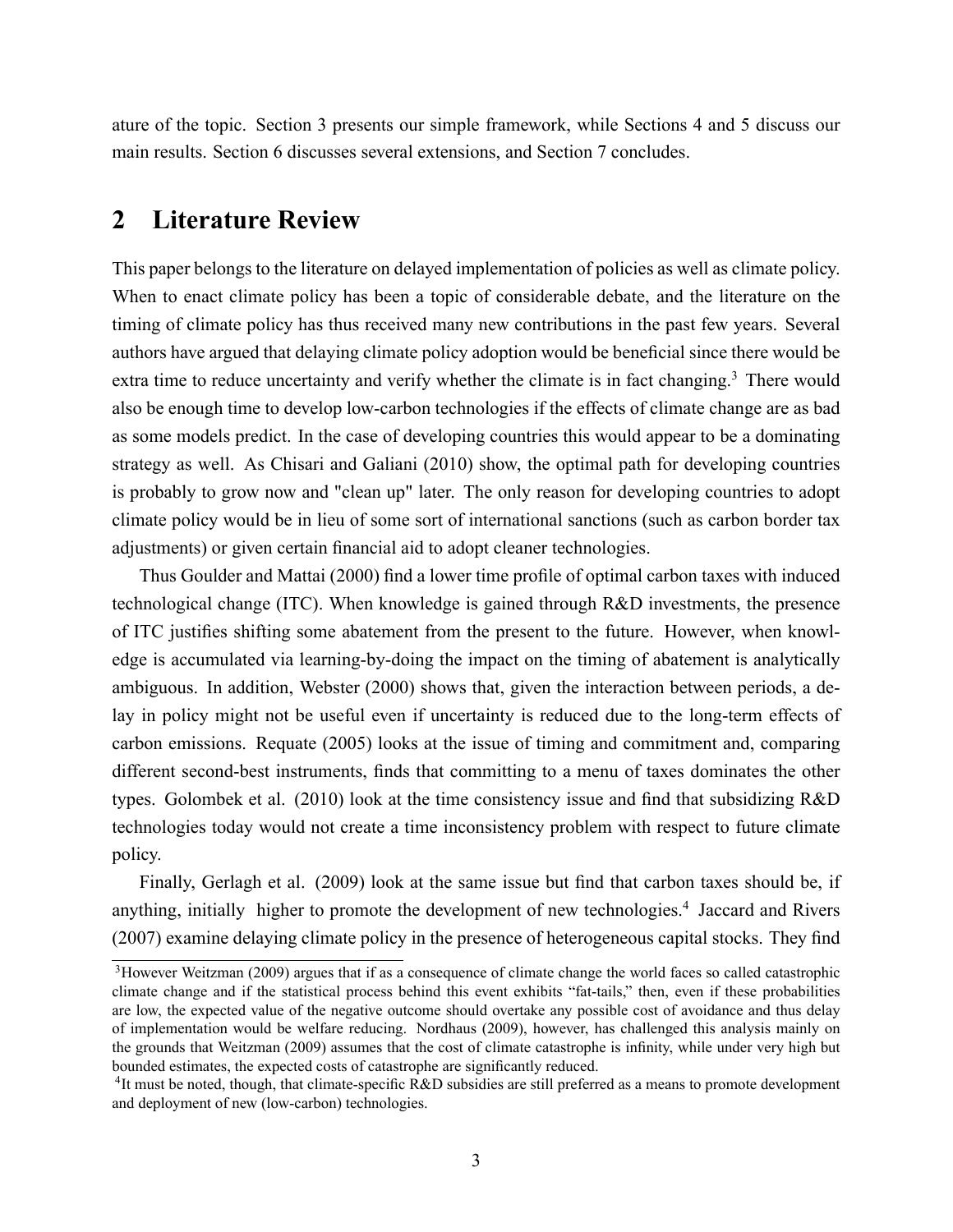that, given that significant economic activity uses long-lived capital stocks, then optimal climate policy for these sectors would involve early targeting of CO2 emissions. Shalizi and Lecocq (2009) consider the effect of inertia in long-lived capital stocks and show that carbon markets on their own are unlikely to be able to generate enough emission reductions to stabilize emissions, justifying the fund-based approach that has overtaken carbon markets in developing countries. Strand et al. (2011) find that if the capital stock can be retrofitted to reduce emissions (for example, using carbon capture and sequestration in coal-fired power plants) then the optimal policy may be to delay full implementation of climate policy until the future.

Williams III (2010), in the paper perhaps closest to this one, looks at the time profile of environmental policy. The paper show that the optimal (deterministic) phase-in of environmental (climate) policy for quantity (e.g., cap and trade) and price (e.g., carbon taxes) mechanisms is different. For quantity mechanisms the optimal mechanism is a gradual phase-in, while for a price mechanism to optimal policy is to set the initial price at the optimal level once and for all.

This paper also belongs to the literature on the "green paradox" as proposed by Sinn (2008). The green paradox basically implies that increasing the current price of oil (e.g., using carbon taxes) and committing to a high tax in the future can decrease the current international price as oil producers will want to extract as much oil as possible in the present, thus increasing emissions today. Overall Sinn (2008) argues, the net effect of the carbon tax on GHG concentrations is negligible since we have only traded future emissions for current emissions In that vein the paper closest to our is by Smulders et al. (2010). Their paper can generate a "green paradox" by preannouncing climate policy instead of relying on exhaustible resources as in the Sinn (2008) paper. However their results rely on a key assumption on the investment versus operating costs of both technologies. In our case we can also generate the "green paradox." As can be observed, however, it is far from being the most likely outcome of the model.

One critique to the approach explored in this paper is that of time (in)consistency. As Kydland and Prescott (1977) showed, governments may have incentives to abandon policies that were previously committed to. However, in practice once a law has been passed it is not generally easy to reverse. Although policy reversals and changes exist, we do not observe countries reversing policies very often.<sup>5</sup> Moreover, since policy uncertainty can be costly in terms of economic growth and political support, governments would rather avoid it if possible. Finally, it is at least plausible that developing countries will tend to adopt climate policy due to international pressure, thereby reducing the possibilities of reversing the policy. In this context, pre-committing to a climate policy for the future may even benefit the country in terms of reduced international pressure, or higher access to markets for their products.

<sup>&</sup>lt;sup>5</sup>Fernández and Rodrik (1991) and Coate and Morris (1999) present two different explanations on policy persistence or status quo bias.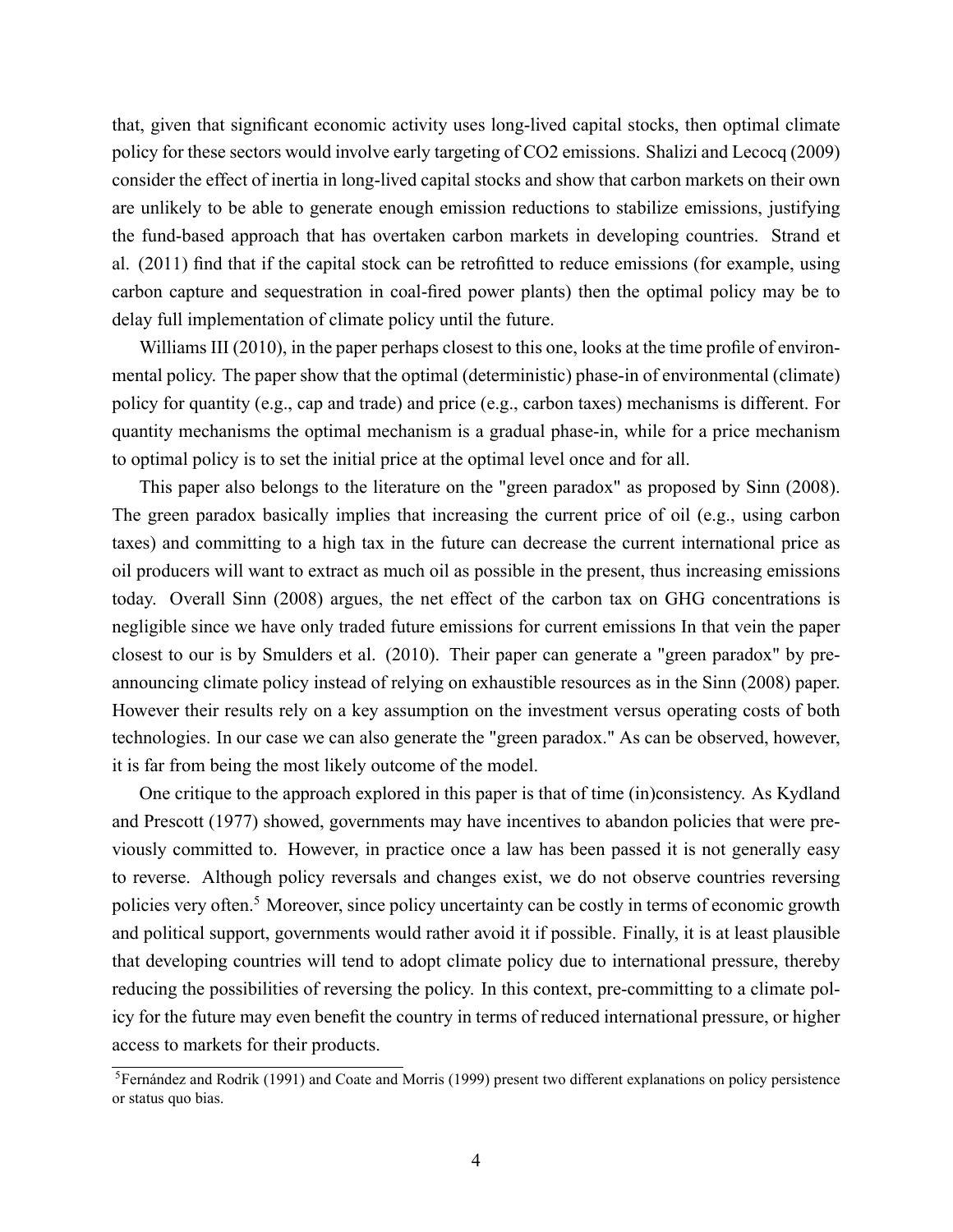There is also extensive evidence that many policies are carried out in gradual ways, with preannounced commitments. For example,there are examples of unilateral policies establishing a timetable for tariff reduction that can last several years, and in the case of Free Trade Agreements they often last a decade or longer.<sup>6</sup> Two other examples, the Montreal Protocol on CFCs and the Kyoto Protocol, were both phased in over a long period of time (with, of course, substantially different success rates).

#### 3 A Simple Model

Assume there is a private investor that every period chooses to invest in a project with two possible technologies. The first (dirty) technology has a period return of  $R_D$  if no climate policy is enacted and zero if climate policy is in place. The second (clean) technology has a period return of  $R_C$  <  $R_D$  regardless of the existence of climate policy. We further assume that both technologies have the same investment horizon (lifetime) of  $T$ , such that it can be used for  $T$  periods and is then abandoned. The period discount factor is  $\delta$  and assumed constant. It is useful to define the function  $V(R, T, \delta)$  as the present discounted value at period 0 of an annuity of R during T periods with a discount factor of  $\delta$  and the first payment in period 1.<sup>7</sup> That is:

$$
V(R, T, \delta) = \sum_{t=1}^{T} R\delta^t = R\frac{\delta - \delta^{T+1}}{1 - \delta}
$$

The expected value of the clean technology project is given by:

$$
V_C = V(R_C, T, \delta)
$$

while the expected value of the dirty technology project will depend on the probability of the country enacting climate policy. To keep the algebra simple, assume that in each period the probability status quo is equal to p, so the probability of the country deciding to enact climate policy is  $1 - p$ . Therefore this probability can be combined with the discount factor in a very simple way. Thus the expected value of a dirty investment project will be given by the expression:

$$
V_D = V(R_D, T, \delta p)
$$

 ${}^{6}A$  few examples include Chile's unilateral tariff reduction that went from 11 percent to 6 percent over a five-year period. Free trade agreements Chile and the United States and Chile and the European Union both had 10-year reduction schedules, while Chile's agreement with MERCOSUR included a 17-year moratorium for some products.

 $7$ The assumption is that the investor chooses which project to undertake in period 0, but only starts receiving payoffs starting in period 1. This is consistent with the fact that normally long-lived capital projects are rarely completed in a short period of time.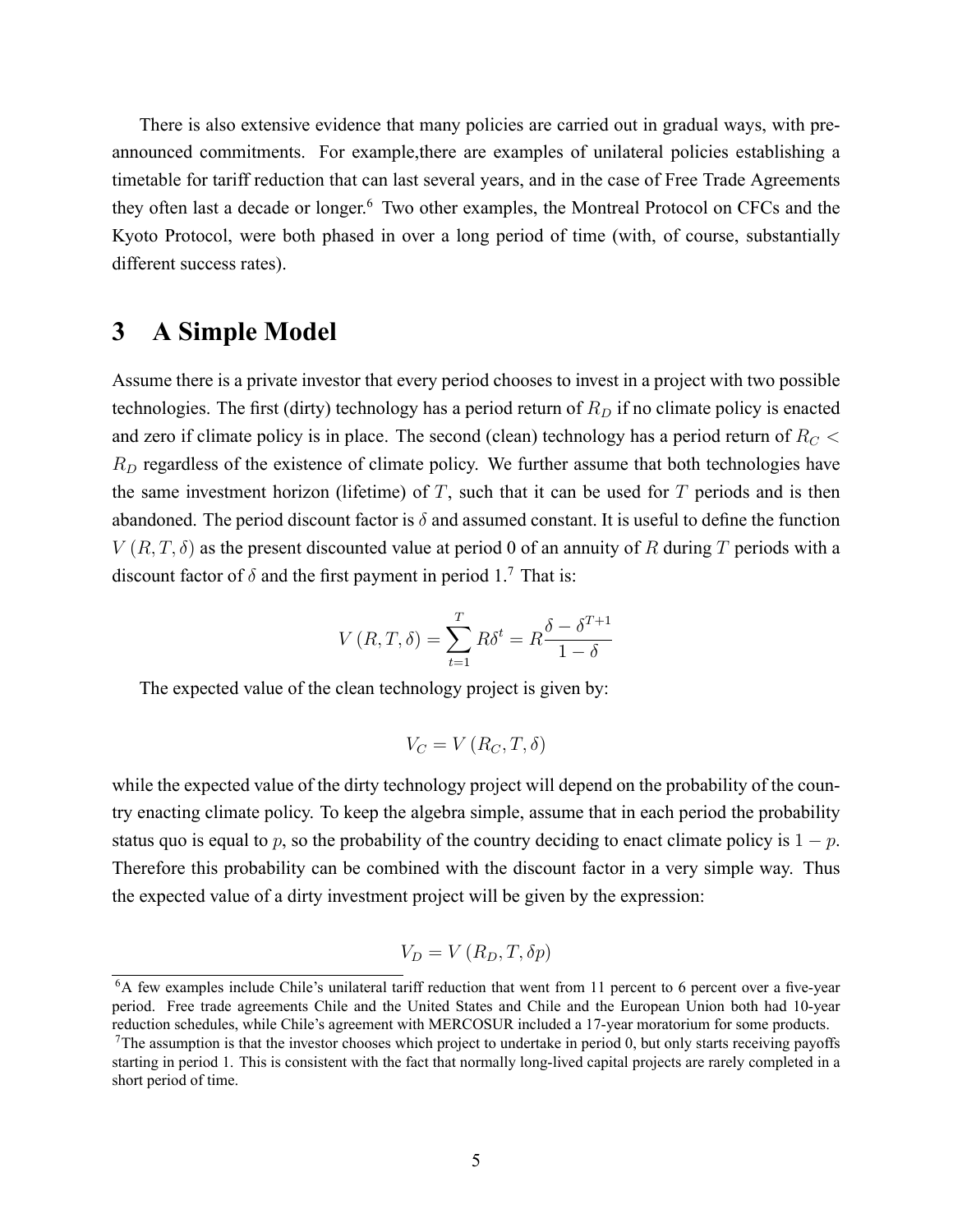From these two expressions we can find parameter values in order to compare the value of both dirty and clean technology projects, and see how this difference depends on each of the 4 parameters,  $R_C/R_D$ ,  $p$ ,  $\delta$  and T.

**Remark 1.** (i) Until climate policy is enacted the investor always chooses to invest in the same technology. (ii) Once the climate policy is enacted, the investor chooses always the clean technology.

The second part is trivial since  $V_C > 0 = V_D$  with climate policy. For the first part we observe that given  $p, \delta, T, R_C$  and  $R_D$  constant, then if for a given period  $V_C < V_D$ , then the investor chooses the dirty technology, and unless the climate policy is enacted, then this will also be true in  $t + 1$ . If the reverse is true, then the investor always chooses the clean technology. Thus, the investor always chooses the same technology until climate policy is in place.

Next we equalize the present discounted values of both technologies and reorganizing terms one can obtain:

$$
\frac{R_C}{R_D} = p \frac{1 - \delta}{1 - \delta p} \frac{1 - (\delta p)^T}{1 - \delta^T}
$$

We can use this expression to do some comparative statics on each one of the four parameters mentioned before. First, the effect of the flow payoff of both technologies,  $R_C/R_D$ , and the probability of keeping the status quo,  $p$ , are straightforward in the choice between both technologies. The effect of the probability of the status quo is direct, seeing that the right hand side of the previous expression is increasing in  $p$ . The effect of the horizon is direct, too, as a longer horizon will increase the risk that some climate policy change would be implemented, so a higher  $T$  is more favorable to a clean technology. This can be seen in the last expression because the right-hand side is decreasing in T. Finally, a higher discount factor, that is a more patient investor, increases the relative value of the clean technologies over the dirty ones, because the future risk of a change is more important in the evaluation. Again, in the last expression the right-hand side is decreasing in  $\delta$ , an effect that coincides with the intuition. The Appendix presents formal proofs of these statements.

Figure 1 presents this comparative static graphically. The figure shows the required ratio  $R_C/R_D$  makes the private investor indifferent between both technologies, for different combinations of the other parameters.

As can be observed, the curvature increases with the time span of the project and a higher discount factor. Both imply that clean technologies will be preferred the longer the project lasts and the lower the discounting.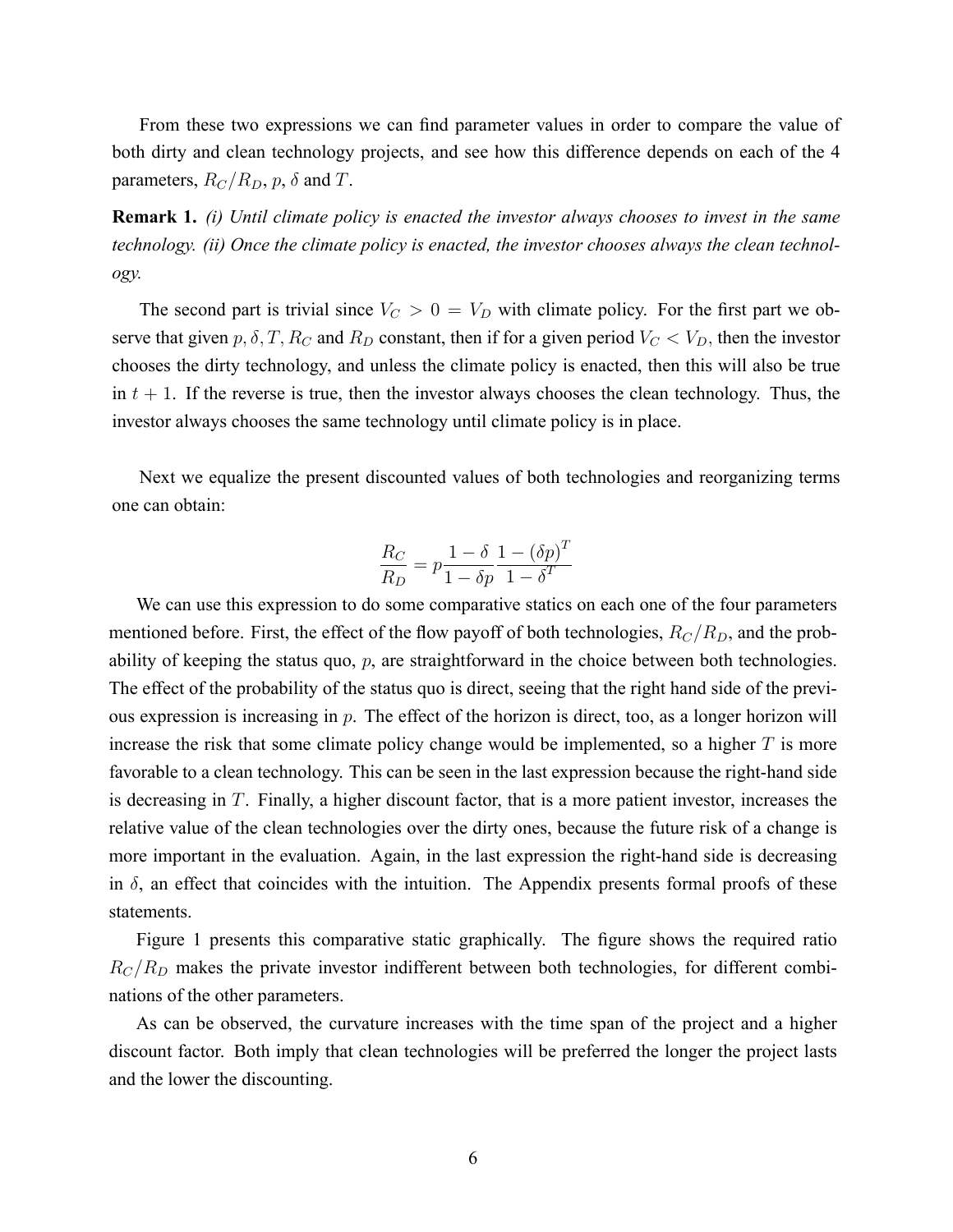

Figure 1. Required Ratio  $R_C/R_D$  for Indifference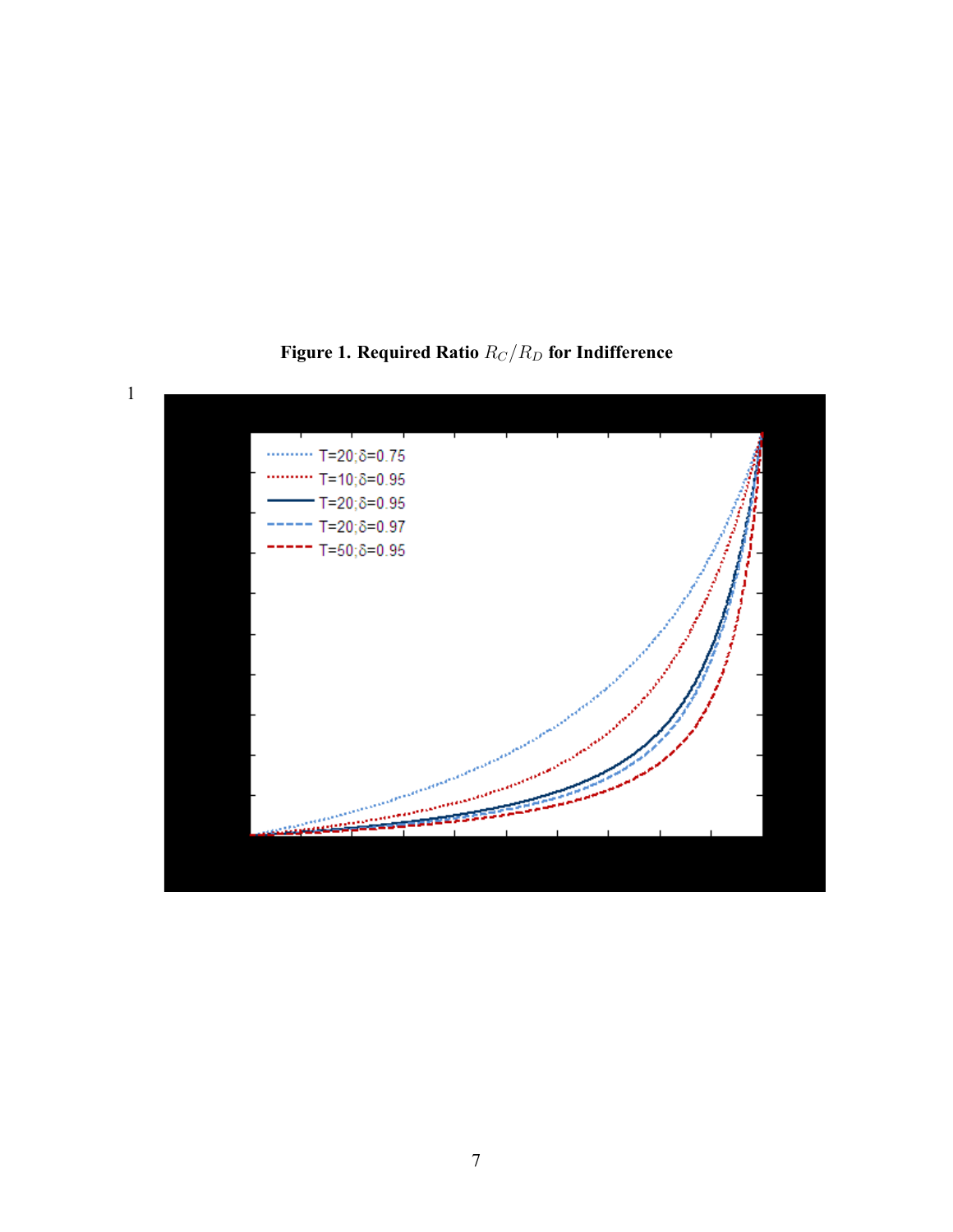#### 4 Eliminating the Uncertainty: Announcing Future Policy

Now assume that the government can credibly announce and pre-commit to enact climate policy in  $T^*$  < T periods, which will be in effect the next period.<sup>2</sup> Of course, this does not change the expected value of the clean technology, but it does change the expected value of the dirty technology. The present value of the dirty technology with the new announcement is now given by:

$$
V_{DA}\left(T^*\right) = V\left(R_D, T^*, \delta\right)
$$

That is, the uncertainty is eliminated but the horizon of planning is changed too. Now one can compare this value with the value of the clean technology. One can see that  $V_C = V_{DA}(T^*)$  if and only if:

$$
\frac{R_C}{R_D} = \frac{1 - \delta^{T^*}}{1 - \delta^T}
$$

Let us define  $T_C$  as the announcement term,  $T^*$ , that solves the last equation. And solving we find that:

**Proposition 2.** There exists a  $0 < T_C < T$  such that for all  $T^* > T_C$ , then  $V_{DA}(T^*) > V_C$ .

*Proof.* By simple inspection we can see that  $V_{DA}(0) < V_C$ , while  $V_{DA}(T) < V_C$ . Thus by continuity there must exist  $T_C$  such that  $V_{DA}(T_C) = V_C$ . Given the monotonicity of the expression with respect to  $T^*$  the desired result holds.

What this proposition shows is that there exists a period  $T_C$  such that announcing the policy to be effective in  $T_C$  makes the investor indifferent between both technologies. Thus an investor that each period invests in one of these projects will have the following optimal strategy summarized in this corollary.

Corollary 3. The profile of investment of an investor under a pre-announced climate policy will be to choose a dirty technology until the time left for the policy to be in effect is less than  $T_C$ . At that moment the investor will begin to invest only in clean technology.

*Proof.* It is straightforward from the definition of  $T_C$ .

The result above shows that in a pre-announced world the use of a dirty technology will be limited to a certain date. This deadline will be periods before the policy change is implemented,

<sup>&</sup>lt;sup>2</sup>We choose that climate policy is in effect the period after it is enacted, since it simplifies notation. Otherwise, expected values would entail a T-1 term.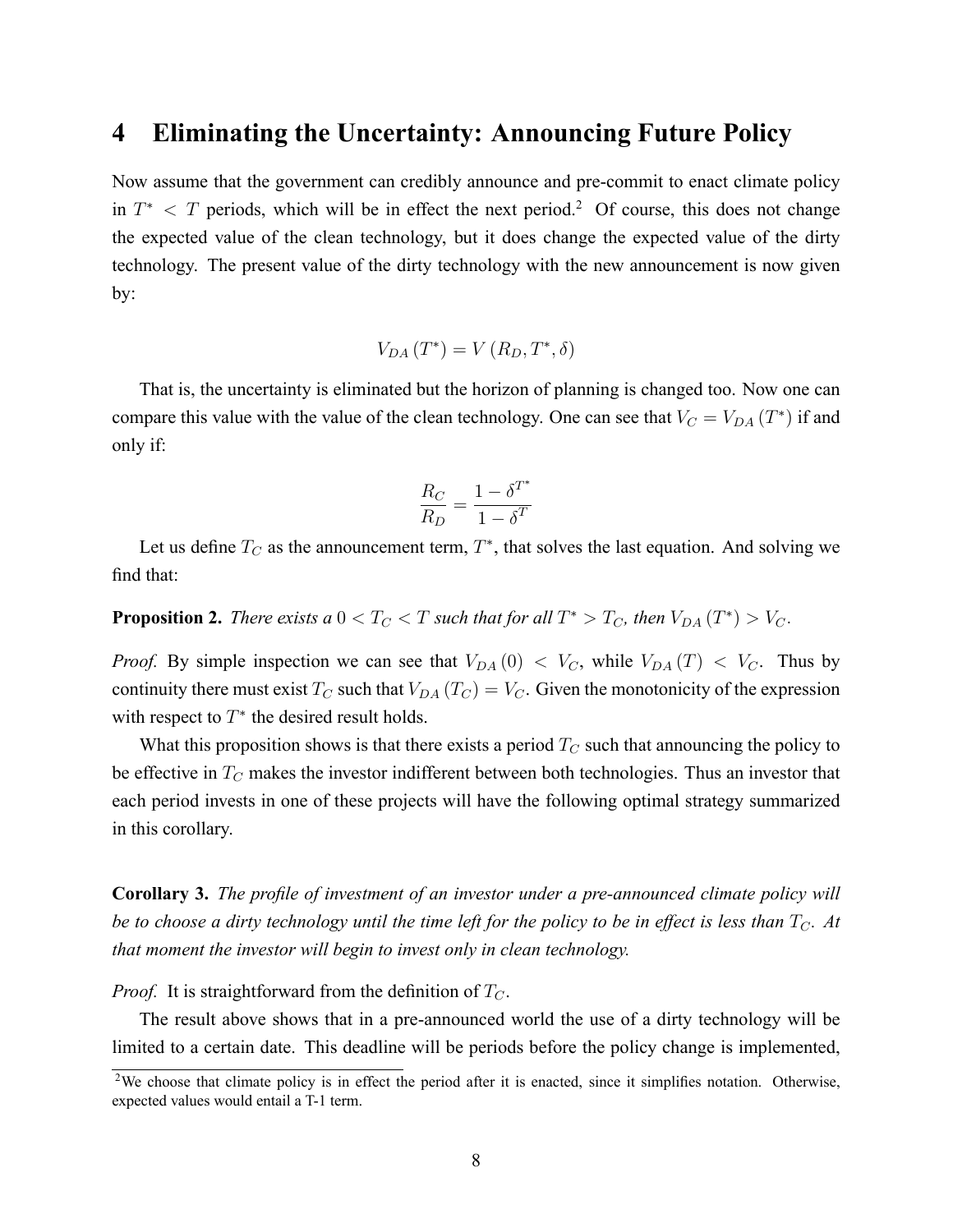and in this model the number of periods is  $T_C$ . So, if the authority wants the technological change to occur at a certain date, the announcement should be made for the policy to be effective in future date. This difference between the date when the policy is implemented and the date when the relevant change is produced is important and depends on the other parameters of the system. For example, as the discount factor increases then the gap between the change in the technology and the implementation of the change increases.

#### 5 When Is It Profitable to Eliminate Uncertainty?

Now the question is what changes when an announcement is made. We assume the government is credible, so we do not focus on time inconsistent issues. First, the present discounted value of a dirty technology under announcement can be summarized as the following:

$$
V_{DA}\left(T^*\right) = \begin{cases} R_D \frac{\delta - \delta^{T^*+1}}{1-\delta} & \text{if } T^* < T \\ \quad R_D \frac{\delta - \delta^{T+1}}{1-\delta} & \text{if } T^* \ge T \end{cases}
$$

It is clear that  $R_D \frac{\delta - \delta^{T+1}}{1 - \delta}$  $\frac{1-\delta^{1}}{1-\delta}$  is greater than  $V_C$  and  $V_D$ . Let us define  $T_D$  as the solution of the following equation:

$$
V_{DA}\left(T_D\right) = V_D
$$

That is, the term that makes the investor indifferent between the investment in a dirty technology with an announcement and the investment under uncertainty in a dirty technology. Given  $V_{DA}(T^*)$  is strictly increasing in the relevant range these equations have a unique solution. The next figure show this relations in the one relevant cases, that is, when  $V_D > V_C$ .

The relevant result of the paper is stated in the following proposition:

**Proposition 4.** Suppose  $R_C/R_D$ , p,  $\delta$  and T are such that  $V_D > V_C$ , then there exist a unique  $T_D$   $(R_D, p, \delta, T)$  such that for all  $\hat{T} > T_D$  exist a unique  $\tau\left(\hat{T}\right)$  that holds:

i For all periods  $t < \tau\left( \hat{T} \right)$  the private investor prefers to invest in a dirty technology ii For all periods  $t > \tau\left( \hat{T} \right)$  the private investor prefers to invest in a clean technology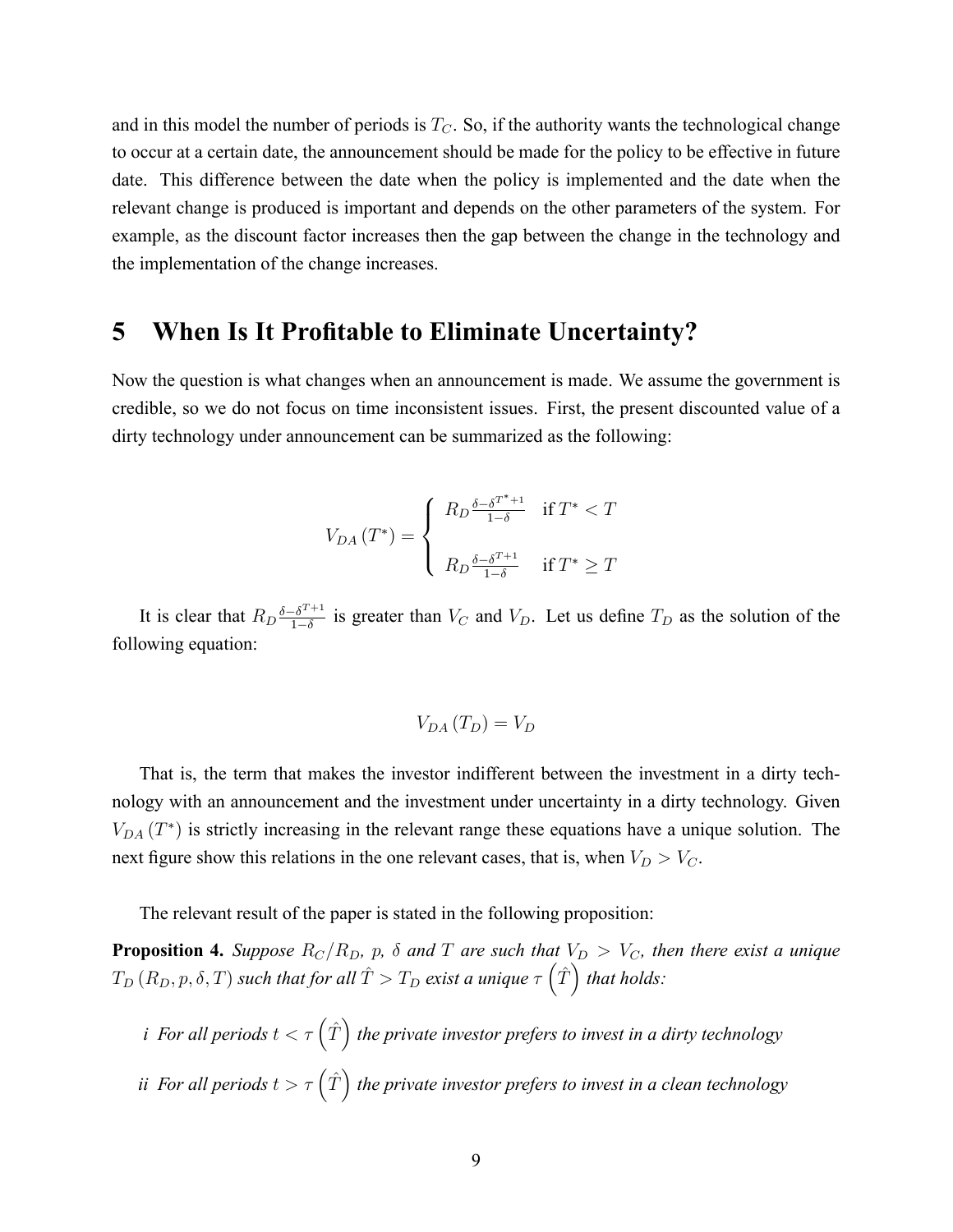

In particular, at  $t = 0$ , the private investor in a dirty technology is better off with the announcement at  $\hat{T}$  than without it.

*Proof.* The existence of a unique  $T_D(R_D, p, \delta, T)$  is given by the definition of this variable. Moreover, if  $V_D > V_C$  then  $T_D > T_C$ . Take any  $\hat{T} > T_D$ , then  $\tau(\hat{T})$  solves the following equation:

$$
\tau\left(\hat{T}\right) + T_C = \hat{T}
$$

In this case, for all  $t < \tau(\hat{T})$  it holds  $V_C < V_{DA}(\hat{T} - t)$ , so the investor prefers the dirty technology. Any period after the last inequality is reversed. The case  $t = 0$  is just base in  $\hat{T} > T_D$ and the fact that  $V_{DA}(\hat{T} - t)$  is strictly increasing.

The previous proposition states that the reduction of uncertainty could make the dirty technology more profitable in the short run, but for sure will make the clean technology more profitable in the future. This result does not include the effect of the reduction of the variance in the expected revenues, since the model assumes risk-neutral investors. Including this effect should increase the benefits from the pre-commitment climate policy, raising investors' expected return for both clean and dirty technologies even further.

There are at least three considerations with respect to this last result.

The first is that one can show that the expected time of the occurrence of the change,  $E[T]$ , is greater than the minimum time required to make an announcement profitable for the private sector that uses dirty technology today,  $T_D$ . That means that if one announces at  $t = 0$  that the change will be effective at the expected time, the private sector that uses dirty technology today will be better off, and the technological change will start sooner, in fact,  $T_C$  periods in advance. The only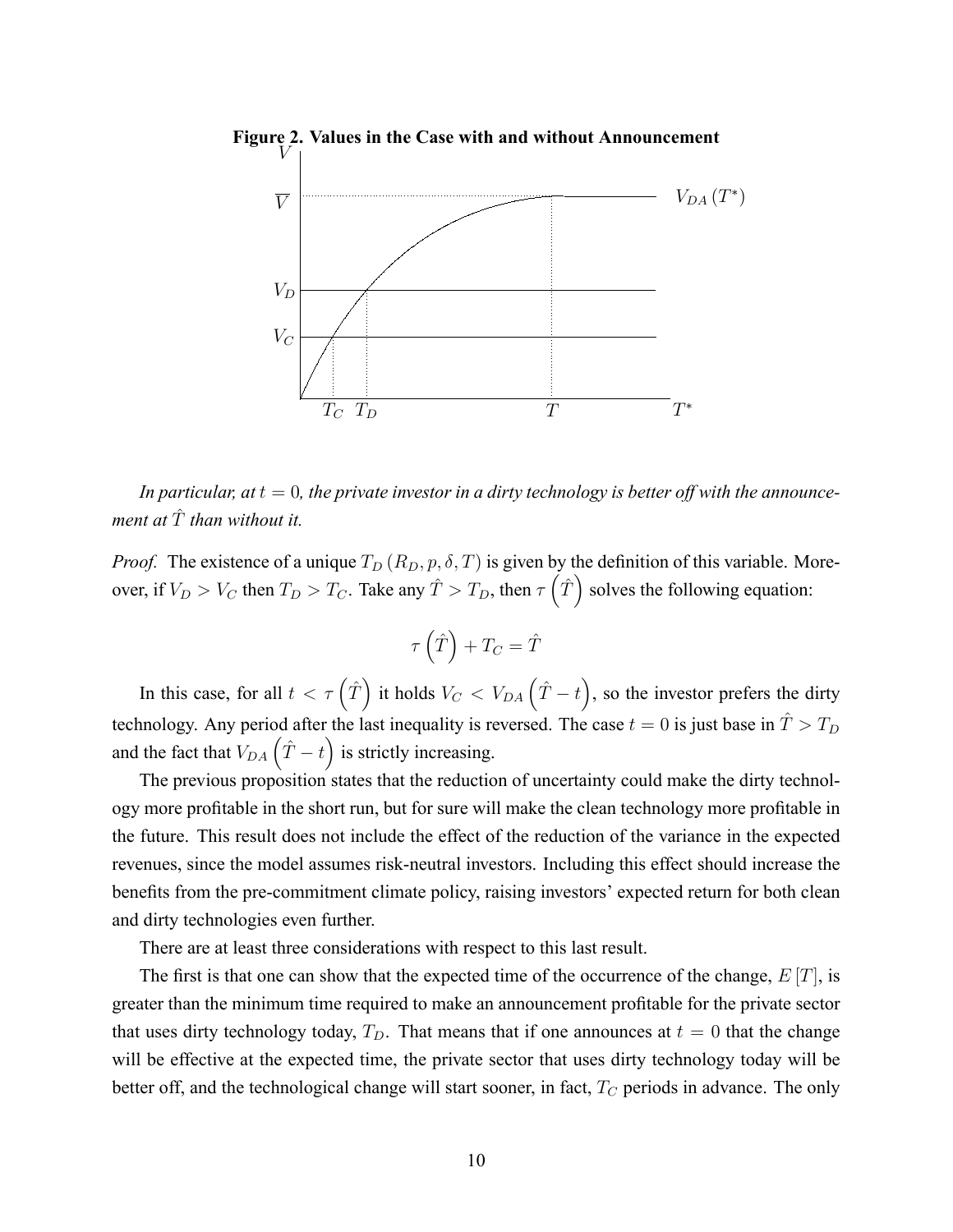sector that is negatively affected in this scenario is owners of dirty technology, that would want to continue to invest in this type of technology after the policy enactment.

The second consideration is related to the restriction of this improvement. A pre-announcement requires that the commitment is credible. If the country can commit to this change in the future, then there is a space for a gain given the reduction in uncertainty. On the other hand, if the country cannot commit, or if its commitment is not credible, then the only possibility is the uncertainty being resolved when the climate policy is enacted, and not in advance. That is, the gains of the pre-announcement are based on the credibility of the country's regulators.

Finally, it is worth noting that the government has a range of possible timings to choose a policy that both increases the expected return to the private sector and reduces emissions, i.e., is good for the environment. However, this relies on the assumption of  $V_D > V_C$  initially. If this is not the case we get the following corollary.

**Corollary 5.** Green Paradox: Suppose  $R_C/R_D$ , p,  $\delta$  and T are such that  $V_D < V_C$ , then:

- if the announcement term  $T^* < T_C$  the private investor will be unaffected by the elimination of the uncertainty and will continue preferring the clean technology.
- if the announcement term  $T^{\ast} > T_C$  then the point [i.] of this proposition holds and a green paradox emerges.

*Proof.* Straightforward from  $T^* < T_C$  implies  $V_{DA}(T^*) < V_C$ .

Thus, if the change in technology has already begun, due to perception of either a high discount factor or low probability of status quo, then we generate the green paradox, which will shift investment back into the dirty sector at least for a while.

Now we can undertake some comparative statics on  $\tau(\hat{T})$ , that is, the period when the clean technologies will be the optimal private choice. Given the definition of this variable one finds the solution solving the following system of equations:

$$
\tau\left(\hat{T}\right) = \hat{T} - T_C
$$

$$
\frac{R_C}{R_D} = \frac{1 - \delta^{T_C}}{1 - \delta^{T}}
$$

where the second equation comes from the definition of  $T_C$ . So, given a fixed  $\hat{T}$ ,  $\tau(\hat{T})$  is decreasing in  $R_{\rm C}/R_{\rm D}$ , T, and  $\delta$ . The implication of this result is that if different investors have different discount factors, even if the announcement is common for both, then one will begin investing in the clean technology before the other. As an extension, this implies that if investors from different countries face different discount factors (for example, due to different risk premiums) then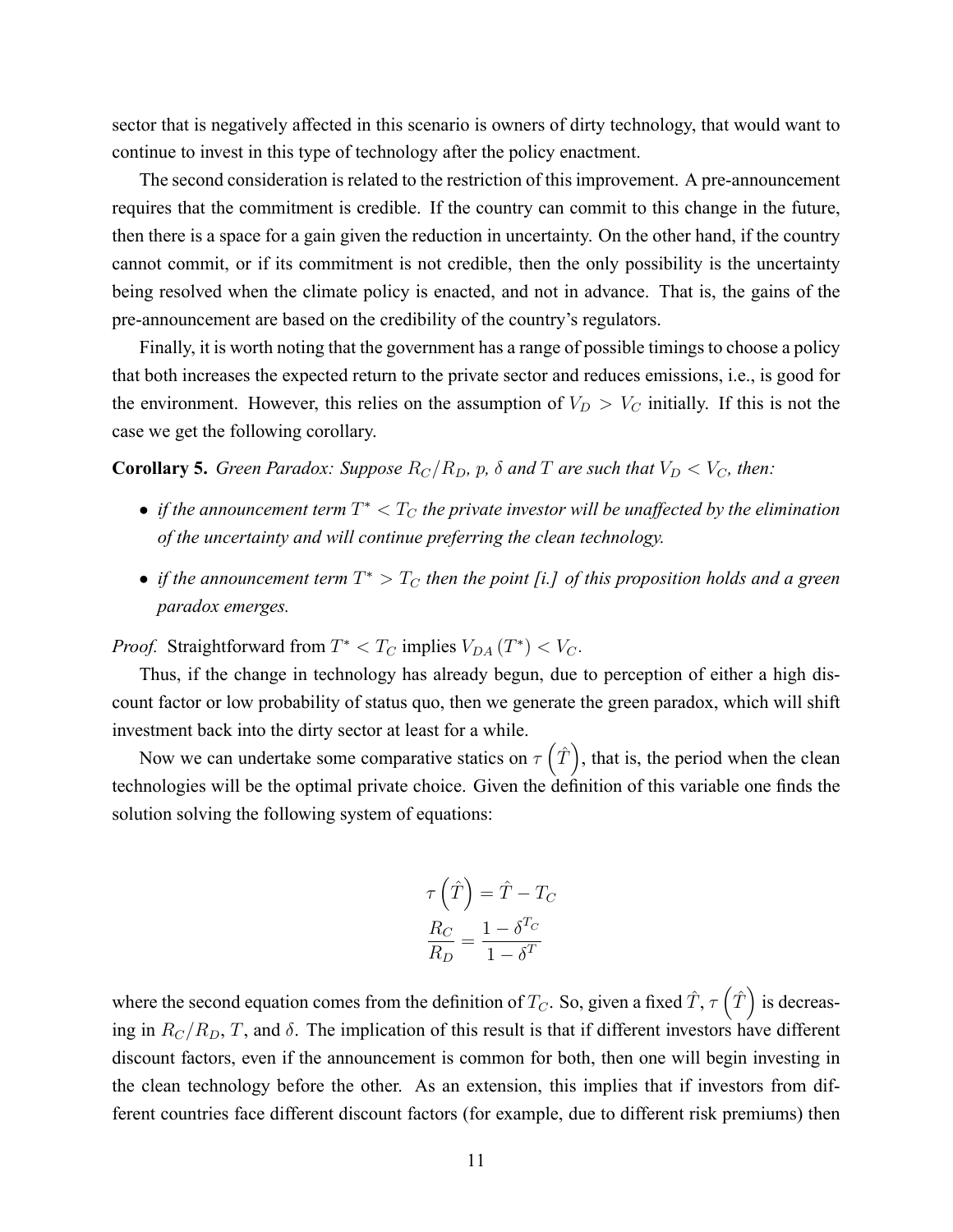countries with lower discount factors (higher risk premium) will delay the deployment of clean technologies compared to countries with higher discount factors (i.e., lower risk premiums).

#### 6 Discussion and Extensions

We can summarize the results obtained here by highlighting the following considerations. As mentioned above, the announcement or pre-commitment has a positive environmental outcome (i.e., a shift from investing in dirty to clean technologies earlier than without the announcement) if the investor was initially facing a high probability of status quo or low discount factors, or the relative return to the clean technology was very low. In addition, we also observe that if the project's lifetime  $(T)$  is very short then this works against clean technologies.

From these elements one can hypothesize about how these different variables might affect the adoption of clean technologies. In principle we should expect poor countries and high-risk countries to have fewer incentives to shift to clean technologies. The former is due to the fact that the probability of status quo is likely decreasing in income as richer countries will probably face more international pressure to curb emissions. Countries that have low emissions or low emission intensity would also probably face less international pressure.<sup>3</sup> The latter is due to the fact that, as was mentioned earlier, high-risk countries will probably face low discount factors and therefore investors that do not care much about the future. We should also expect different adoption of technologies in different sectors. Projects that are short-lived have fewer incentives to shift towards cleaner technologies, and of course costly projects will also face smaller incentives. This could, for example, explain why consumers may not care about the electricity consumption of a mobile phone and to some extent why they do not buy hybrid cars, but may be interested in weatherproofing their homes, buying an efficient heat pump, or switching from electric heating towards gas. It could also explain why countries have tended to adopt wind farms rather than solar power plants.

On the other hand, one could extend the model to allow for a large range of additions. If we knew for certain that the clean technology will become more (relatively) profitable over time, then the space for improvements would be reduced and the timing of the shift in technology would move towards an earlier date. However, if the returns to the clean technology are uncertain (in the stochastic sense), then waiting might be a better alternative for the firm.<sup>4</sup> In addition to this, we could introduce the possibility of a retrofit to the dirty technology at a given cost.<sup>5</sup> This, as is also

<sup>&</sup>lt;sup>3</sup>Thus China would face increasing pressure on the emissions side, but somewhat reduced pressure since the country is still very poor.

<sup>&</sup>lt;sup>4</sup>Goulder and Mattai (2000) and Strand et. al. (2011) stress this point when they find that higher uncertainty might induce the firm to do less rather than more today.

 ${}^{5}$ For example, carbon capture and storage technology that could remove (and store) carbon emissions from a coal-fired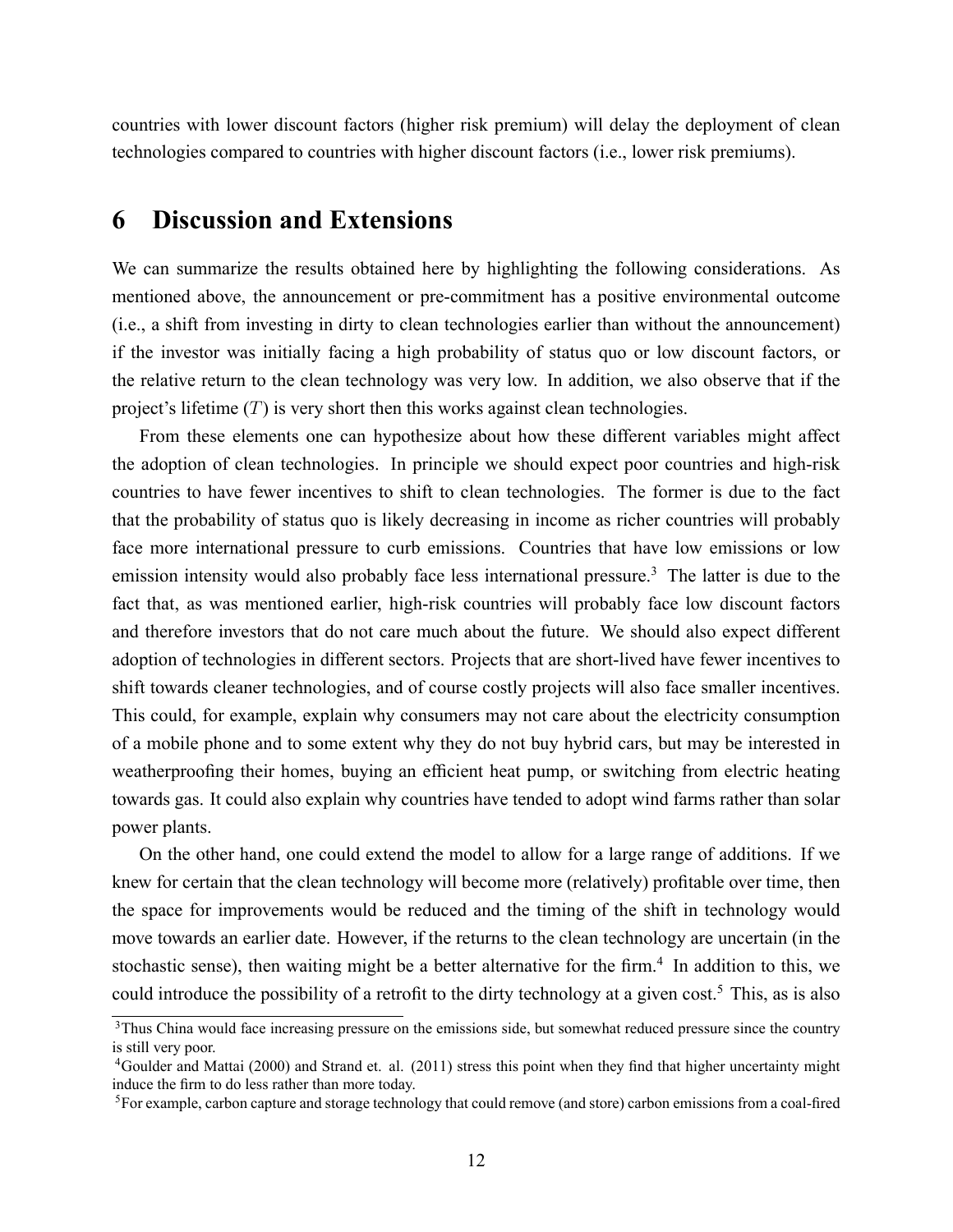shown by Strand et. al. (2011) would "help" the dirty technology by allowing it to operate at a given cost and therefore have a positive stream of income even under the climate policy.

An additional point that may be raised, as mentioned in the literature review, is that of credibility. However, our model to some extent captures both extremes of the credibility issue. If the government is not credible, then the investor would disregard the announcement and behave as if the announcement did not occur. On the other hand, if the government is credible, then our result follows. Partial credibility should generate some intermediate result given the monotonicity of our results, but this may depend on the structure of beliefs of different agents.

Finally, it is worthwhile to consider a model where the restriction of the investment per period is relaxed. This model is more general, and it is being examined in ongoing research project. The basic structure and preliminary result of this model are presented below.

#### 6.1 An Alternative Approach

In this subsection we will relax the restriction of investing in one plant every period. In order to do that we solve the dynamic problem of a monopolist in a market where the demand is growing at a deterministic rate. The monopolist can choose the amount to invest at each point in time, and the investment has a depreciation rate. We use a discrete time model. The idea is to keep the model as simple as possible. The market inverse demand for the final product at time  $t$  is given by:

$$
P\left(t\right) = A\left(t\right) - BQ\left(t\right)
$$

The parameter  $A(t)$  reflects the increase in the market size (i.e., growth in the economy). Let us start with the case where there is only one available technology, represented by a constant marginal cost c and an investment unitary cost  $\kappa$ . It is easy to see that if there is no uncertainty, and no excess capacity in the first period, then the capacity will never be higher than the quantity that the monopolist sells in each period. Thus one can concentrate on the case where the capacity is equal to the quantity sold in every period. The monopolist problem can be represented by the following Bellman equation:

$$
V(K, A) = \max_{Q,I} \{ P(Q, A)Q - cQ - \kappa I + \beta V(K + I - \delta K, A + \Delta) \}
$$
  
s.t.  $Q = K$ 

where  $\beta$  is the discount factor,  $\kappa$  the investment unitary cost,  $\delta$  the depreciation rate, and  $\Delta$  the power plant or other facility.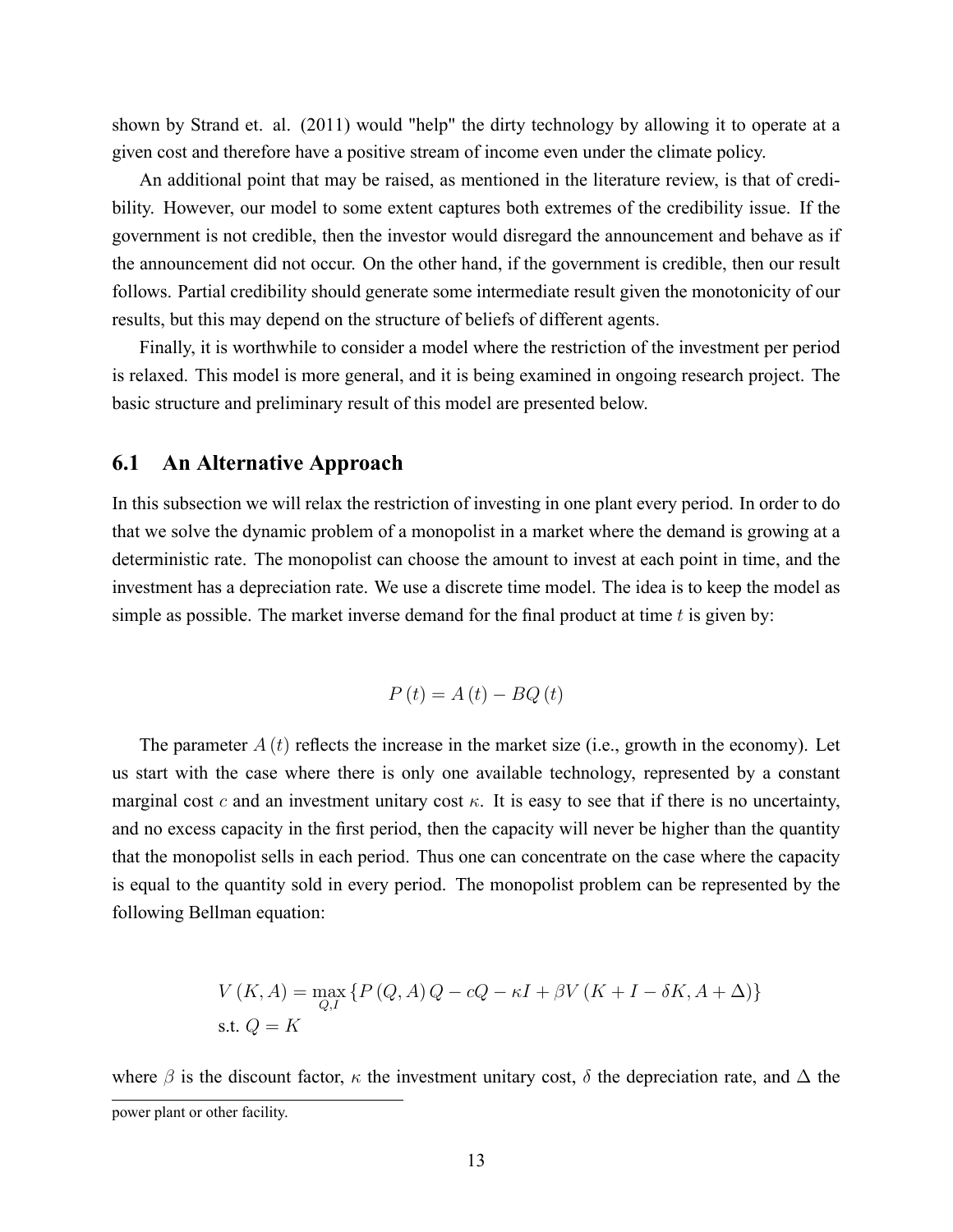growth of A from one period to the next.<sup>6</sup> The policy function of the previous Bellman equation determines the optimal path of investment.

$$
K(t) = \underbrace{\frac{A(t) - C}{2B}}_{Static\ optimal} - \underbrace{\frac{\kappa}{2B} \left(\frac{1}{\beta} - (1 - \delta)\right)}_{Dynamic\ effect}
$$

That is, the optimal dynamic quantity differs from the static one. Later one needs to add a new technology and evaluate when it is optimal for the private investor to choose between one or the other. As a preliminary result one can state the following:

If the parameters of cost, discount factor, and probability of status quo are in the range where the dirty technology is preferred to the clean one before the change, then the solution can be summarized in three steps:

- Before the change happens, the private investor will invest in dirty technology at a rate that will incorporate the probability of status quo.
	- $-$  After the policy implementation, the private investor will invest in clean technology as fast as possible, but under certain conditions the dirty technology will continue be the marginal in the market.
	- $\overline{a}$  If the tax on dirty technology is high enough, then the clean technology will be the only one on the market after the adjustment. If the tax is lower, then the dirty technology will disappear from the market given depreciation.

In the case of a pre-announcement, the preliminary results show that the adjustment period will be anticipated, as before. The length and costs of these stages are part of ongoing research.

As a summary, relaxing the constraint on investment per period, one has a similar flavor of the result with or without announcement, but there are new variables that need to be considered. These new features are a stage of adjustment and the level of the tax.

#### 7 Conclusions and Further Work

We have presented a very simple model in which a private investor in a developing country that will have to face some type of climate policy restriction in the future may prefer to know in advance when that restriction will be in place. The main idea behind this is that, given that investments last

<sup>&</sup>lt;sup>6</sup>This growth rate could depend on the time or the value of  $A$ , but in this simple case this is not relevant and one can omit this dependence.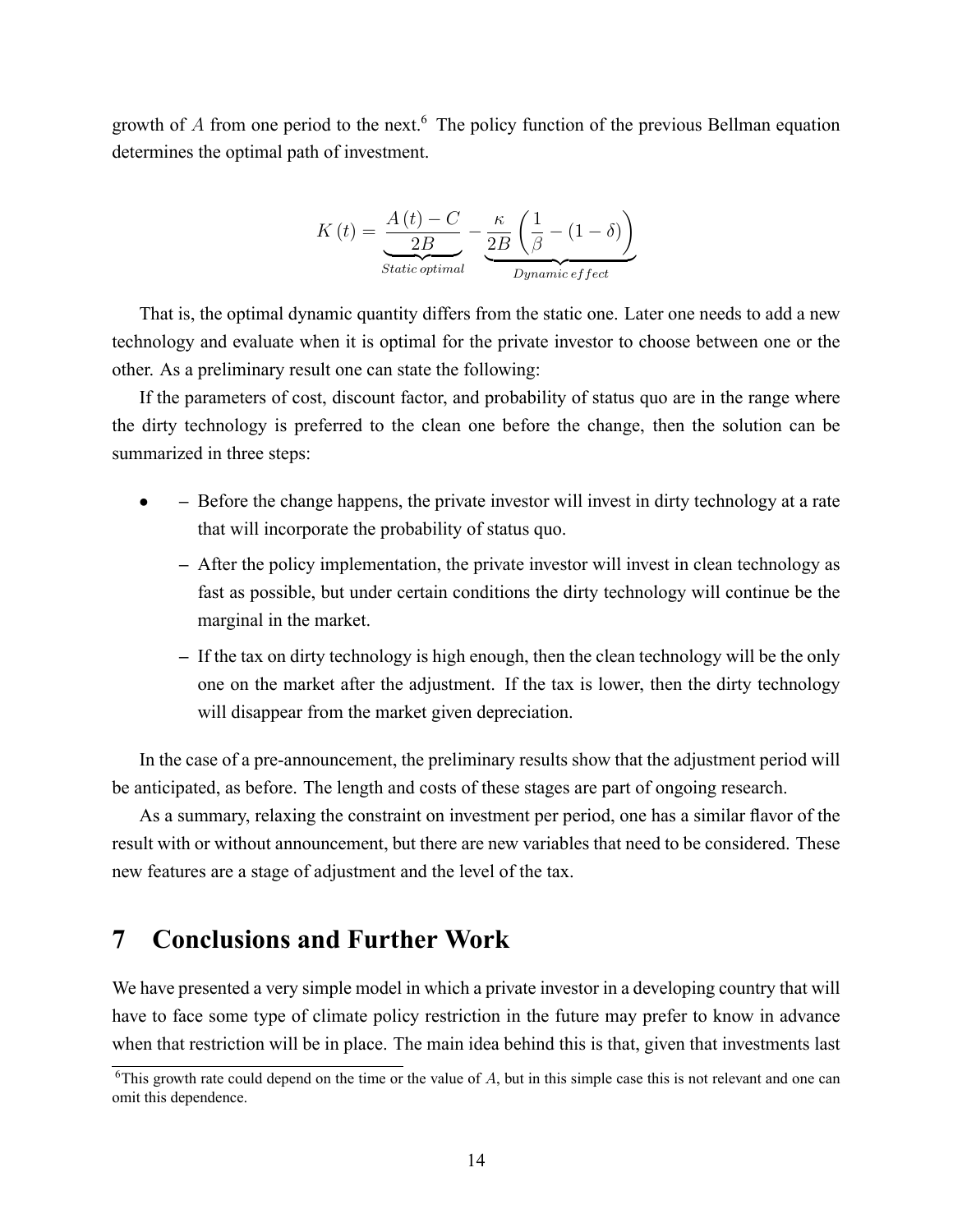for long periods, if investors are going to face a large negative shock it is optimal to know in advance when this would occur, and therefore phase out old technologies in a relatively cost-effective way. Thus the main result of this paper is that some private costs are avoided by implementing the announced policy.

The model so far has assumed a market in which the return to each investment is exogenous, which may not be completely realistic for some sectors/countries. In particular, the power sector has some of the characteristics of long-lived capital, but it is perhaps organized as oligopolies or regulated monopolies in which investment decisions affect the return on investment. Taking this into account may well change optimal behavior and thus policy choice. A second extension is to consider that the probability of climate policy is not constant but rather increasing over time since the pressure on developing countries to adopt climate policy is rather unlikely to diminish and very likely to increase.

A testable prediction that would be interesting to explore is to see if investors in long-lived capital projects are more willing to demand some type of climate policy than investors in shorterterm projects.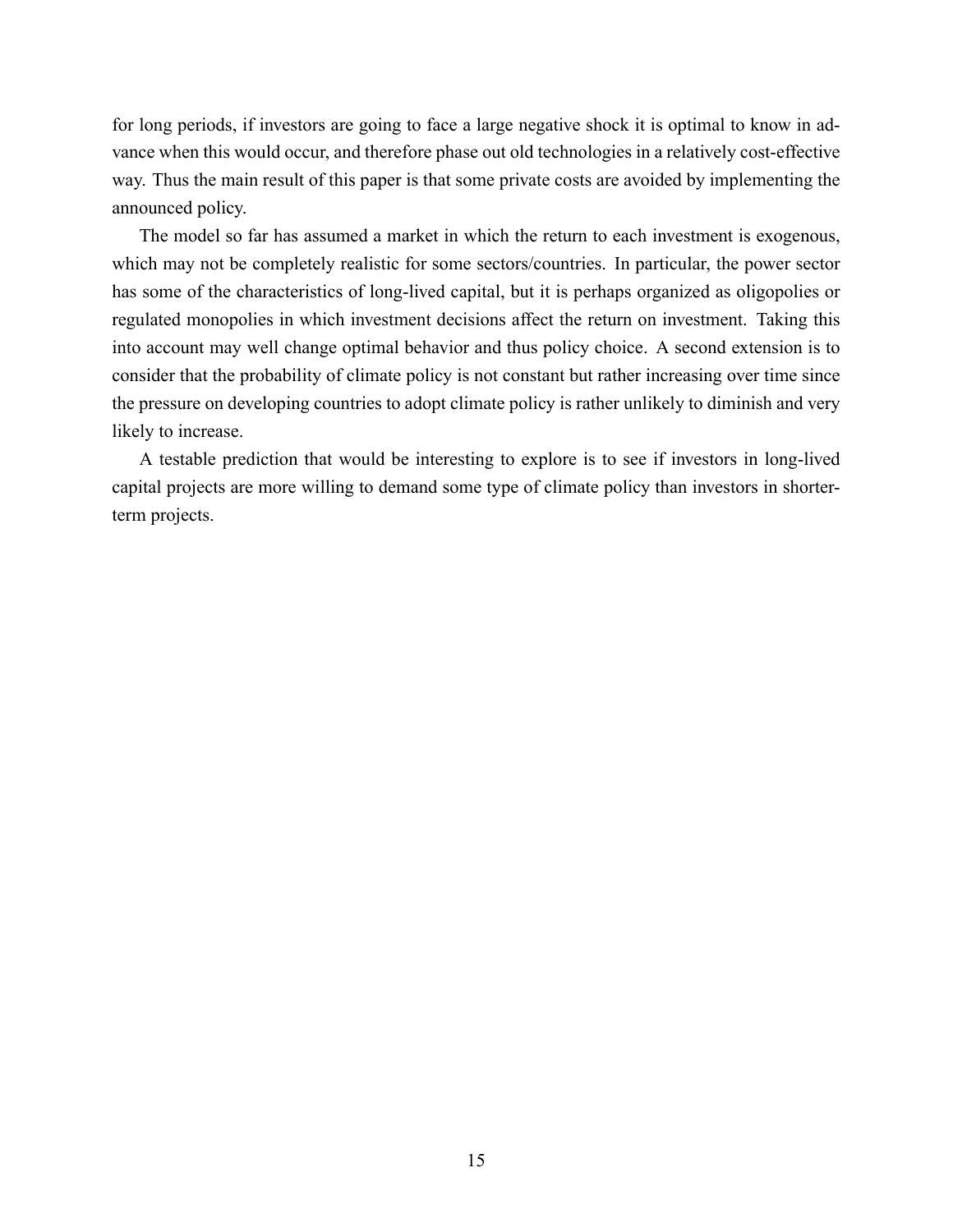#### References

- Calvin, K. et al. 2009. "2.6: Limiting Climate Change to 450 ppm CO2 Equivalent in the 21st Century." Energy Economics 31: S107-S120.
- Chisari, O., and S. Galiani. 2010. "Climate Change: A Research Agenda for Latin America and the Caribbean." IDB Technical Note IDB-TN-164. Washington, DC, United States: Inter-American Development Bank.
- Coate, S., and S. Morris. 1999. "Policy Persistence." American Economic Review 89(5): 1327- 1336.
- Edmonds, J.A. et al. 2007. "International CO2 Stabilization Scenarios with Less-Than-Perfect 'Where' and 'When' Flexibility." PNNL-16932. Richland, United States: Pacific Northwest National Laboratory. Technical Report.
- Fernández, R., and D. Rodrik. 1991. "Resistance to Reform: Status Quo Bias in the Presence of Individual-Specific Uncertainty." American Economic Review 81(5): 1146-55.
- Gerlagh, R., S. Kverndokk and K. Rosendahl. 2009. "Optimal Timing of Climate Change Policy: Interaction Between Carbon Taxes and Innovation Externalities." Environmental & Resource Economics 43(3): 369-390.
- Golombek, R., M. Greaker and M. Hoel. 2010. "Climate Policy without Commitment." Technical Report 2909. Munich, Germany: CESifo Group.
- Goulder, L. H., and K. Mathai. 2000. "Optimal CO2 Abatement in the Presence of Induced Technological Change." Journal of Environmental Economics and Management 39(1): 1-38.
- Jaccard, M., and N. Rivers. 2007. "Heterogeneous Capital Stocks and the Optimal Timing for CO2 Abatement." Resource and Energy Economics 29(1): 1-16.
- Kydland, F.E., and E.C. Prescott. 1977. "Rules Rather Than Discretion: The Inconsistency of Optimal Plans." Journal of Political Economy 85(3): 473-91.
- Nordhaus, W.D. 2009. "An Analysis of the Dismal Theorem." Technical Report 1686. New Haven, United States: Yale University, Cowles Foundation for Research in Economics.
- Requate, T. 2005. "Timing and Commitment of Environmental Policy, Adoption of New Technology, and Repercussions on R&D." *Environmental & Resource Economics*  $31(2)$ : 175-199.
- Shalizi, Z., and F. Lecocq. 2009. "Climate Change and the Economics of Targeted Mitigation in Sectors with Long-Lived Capital Stock." Technical Report 5063. Washington, DC, United States: World Bank.
- Sinn, H-W. 2008. "Public Policies against Global Warming: A Supply Side Approach." International Tax and Public Finance 15(4): 360-394.
- Smulders, S. Y. Tsur and A. Zemel. 2010. "Announcing Climate Policy: Can a Green Paradox Arise without Scarcity?" Technical Report 3307. Munich, Germany: CESifo Group.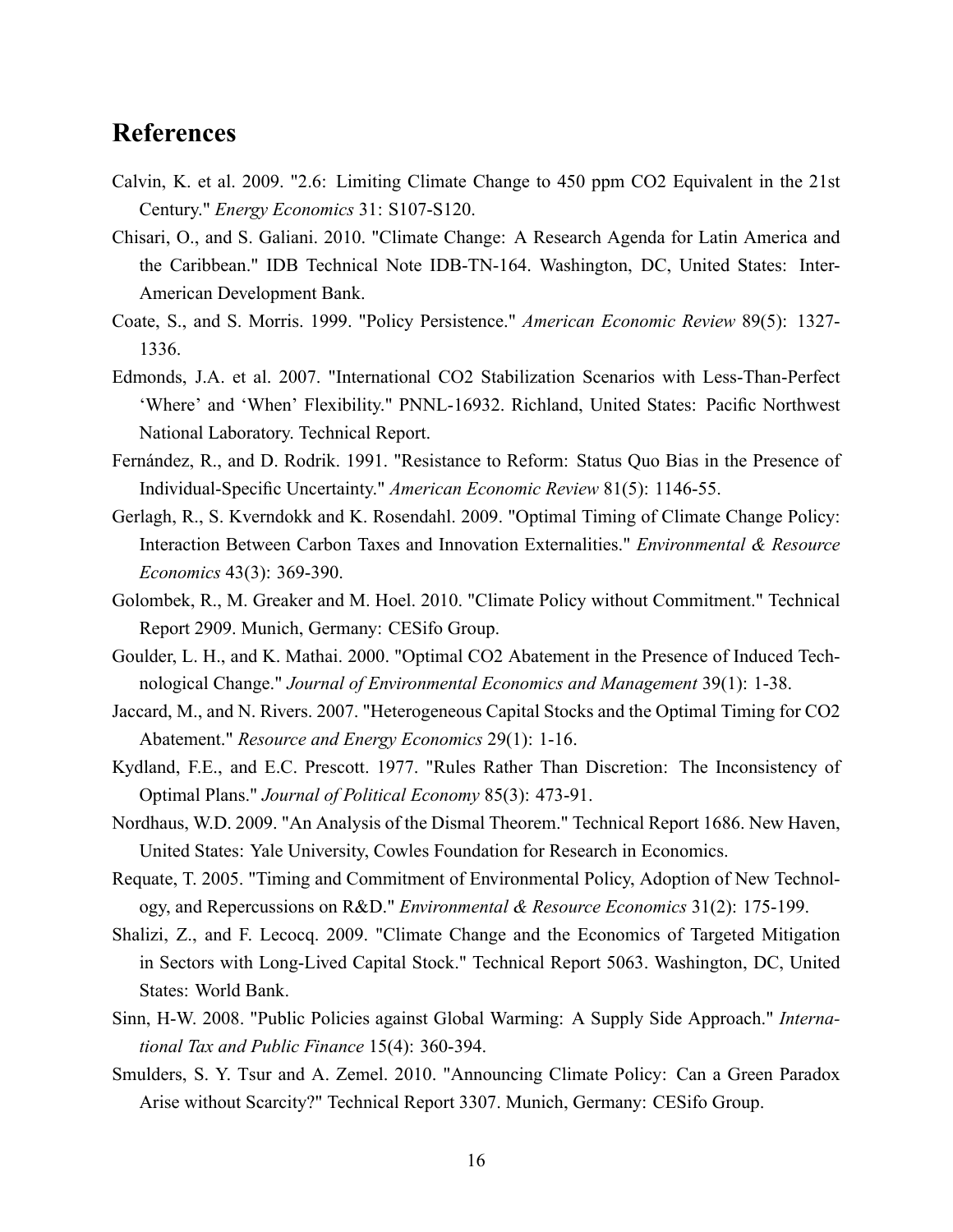- Strand, J., S. Miller and S. Siddiqui. 2011. "Infrastructure Investments under Uncertainty with the Possibility of Retrofit: Theory and Simulations." Technical Report 5516. Washington, DC, United States: World Bank.
- Webster, M. 2002. "The Curious Role of 'Learning' in Climate Policy: Should We Wait for More Data?" Energy Journal 23(2): 97-120.
- Weitzman, M. L. 2009. "On Modeling and Interpreting the Economics of Catastrophic Climate Change." Review of Economics and Statistics 91(1): 1-19.
- Williams III, R.C. 2010. "Setting the Initial Time-Profile of Climate Policy: The Economics of Environmental Policy Phase-Ins." NBER Working Paper 16120. Cambridge, United States: National Bureau of Economic Research.